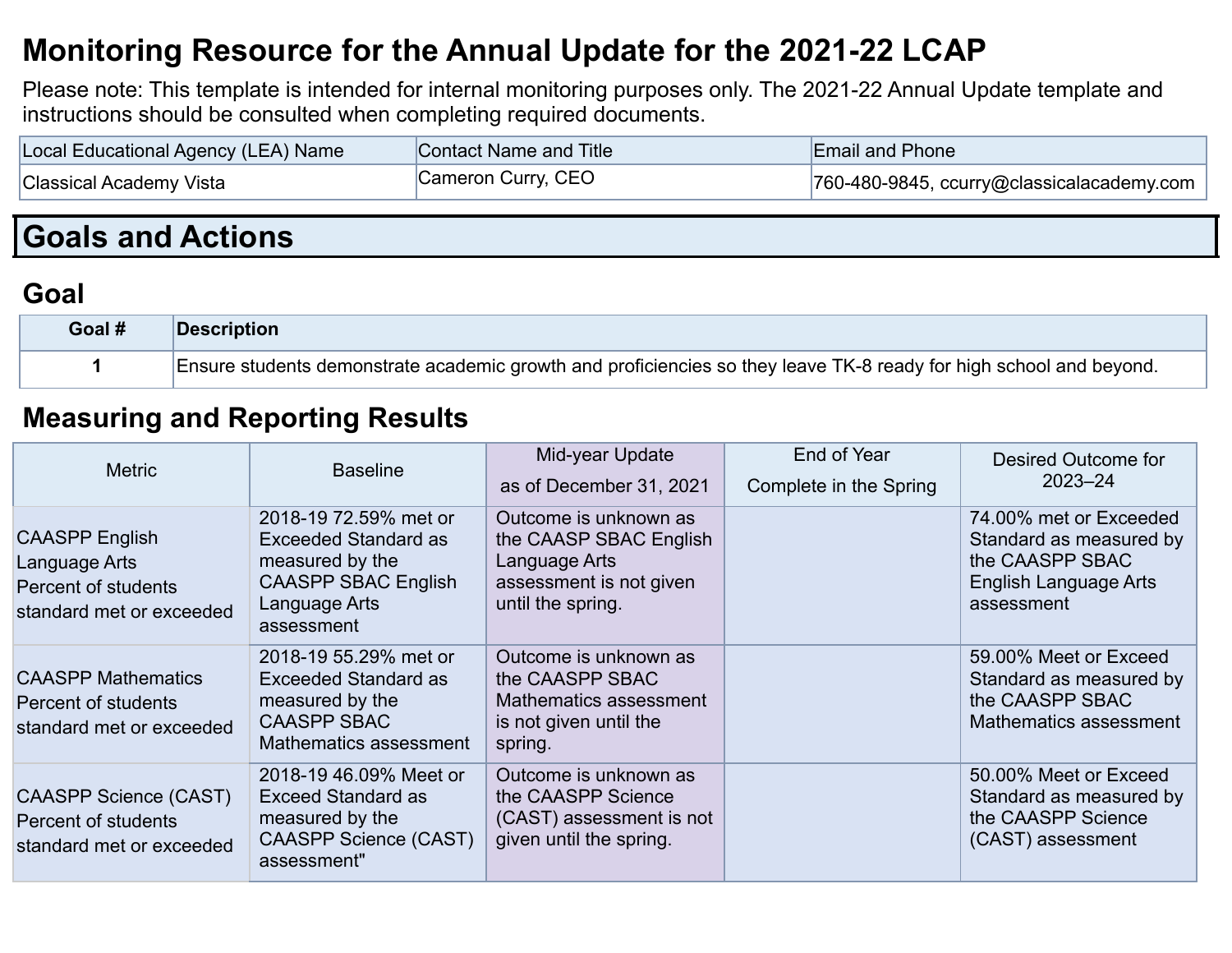| <b>Credentialed Teacher</b> | 2019-20 100.0% of     | As of December 31, 2021  | 100.0% of teachers |
|-----------------------------|-----------------------|--------------------------|--------------------|
| Rate                        | teachers credentialed | 100% of all teachers are | credentialed       |
|                             |                       | credentialed.            |                    |

### **Actions**

| Action #       | <b>Title</b>                     | <b>Description</b>                                                                                                                                                                                                                                                     | Mid-year Update<br>as of December 31, 2021                                           | <b>Total Funds</b><br><b>Budgeted</b> | Mid year<br>Expenditures as<br>of December 31,<br>2021 |
|----------------|----------------------------------|------------------------------------------------------------------------------------------------------------------------------------------------------------------------------------------------------------------------------------------------------------------------|--------------------------------------------------------------------------------------|---------------------------------------|--------------------------------------------------------|
|                |                                  | Provide a core program consisting of the Completed<br>following:<br>Sufficient, standards aligned,<br>Core Program instructional materials and resources for<br>students to acquire knowledge<br>necessary for achieving proficiency in<br>Common Core State Standards |                                                                                      | \$52,200                              |                                                        |
| $\overline{2}$ | <b>RTI</b><br><b>Specialists</b> | <b>RTI Specialists will provide curricular</b><br>support in English Language Arts and<br>Mathematics to meet the needs of<br>students with academic gaps, including<br>unduplicated count students and<br>students with disabilities.                                 | In progress as all RTI Specialists are<br>midway through the 2021-22 school<br>year. | \$255,000                             |                                                        |

| Goal # | <b>Description</b>                                                                                                                        |
|--------|-------------------------------------------------------------------------------------------------------------------------------------------|
|        | Engage parents and community partners through education, communication, and collaboration to promote student social<br>emotional success. |

# **Measuring and Reporting Results**

| <b>Metric</b>                                           | <b>Baseline</b>                | Mid-year Update<br>as of December 31, 2021 | End of Year<br>Complete in the Spring | Desired Outcome for<br>$2023 - 24$ |
|---------------------------------------------------------|--------------------------------|--------------------------------------------|---------------------------------------|------------------------------------|
| <b>Chronic Absenteeism</b><br>Rate: Percent of students | 2018-19: All students:<br>1.2% | All students: 2.05%                        |                                       | All students: 0.9%                 |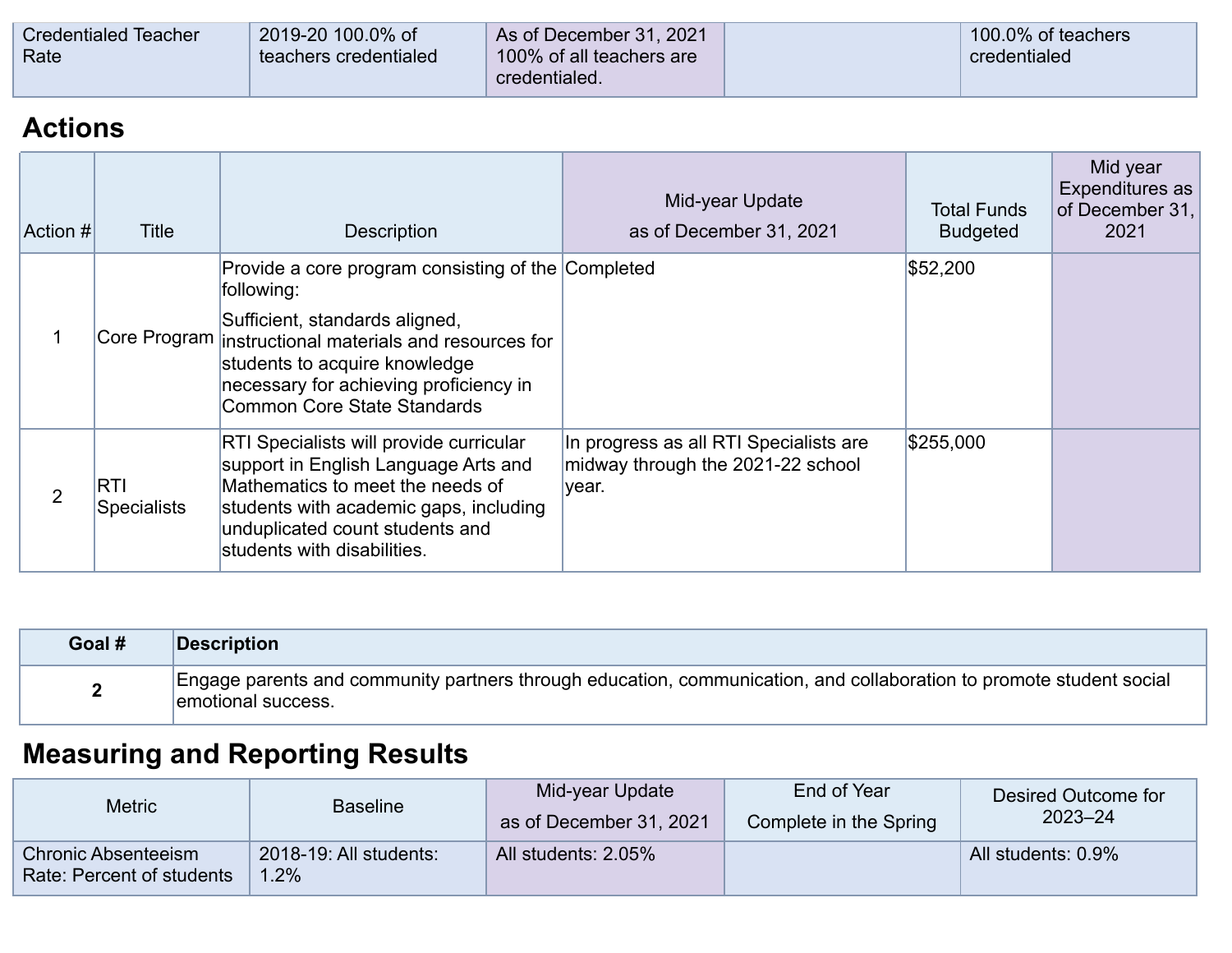|                                 | <b>Student Groups eligible</b><br>for a Performance Level: | Student groups<br>unavailable at this time.                                 | <b>Student Groups eligible</b><br>for a Performance Level: |
|---------------------------------|------------------------------------------------------------|-----------------------------------------------------------------------------|------------------------------------------------------------|
|                                 | Hispanic: 4.2%                                             |                                                                             | Hispanic: 3.7%                                             |
|                                 | Two or More Races: 0%                                      |                                                                             | Two or More Races: 0%                                      |
|                                 | Socioeconomically<br>disadvantaged: 4.8%                   |                                                                             | Socioeconomically<br>disadvantaged: 4.3%                   |
|                                 | Students with disability:<br>4.5%                          |                                                                             | Students with disability:<br>4.1%                          |
|                                 | <b>White: 0.8%</b>                                         |                                                                             | <b>White: 0.5%</b>                                         |
| <b>Suspension Rate: Percent</b> | 2018-19: All students: 0%                                  | All students: .0%                                                           | All students: 0%                                           |
| of students                     | <b>Student Groups eligible</b><br>for a Performance Level: | <b>Student Groups eligible</b><br>for a Performance Level:                  | <b>Student Groups eligible</b><br>for a Performance Level: |
|                                 | Hispanic: 0%                                               | Hispanic: 0%                                                                | Hispanic: 0%                                               |
|                                 | Two or More Races: 0%                                      | Two or More Races: 0%                                                       | Two or More Races: 0%                                      |
|                                 | Socioeconomically<br>disadvantaged: 0%                     | Socioeconomically<br>disadvantaged: .0%                                     | Socioeconomically<br>disadvantaged: 0%                     |
|                                 | Students with disability:<br>$0\%$                         | Students with disability:<br>$.0\%$                                         | Students with disability:<br>$0\%$                         |
|                                 | White: 0%                                                  | White: 0%                                                                   | White: 0%                                                  |
| <b>Needs Assessment</b>         | 4% Participation rate                                      | Outcome is unknown until<br>the needs assessment is<br>given in the spring. | Increase participation rate<br>to 60%                      |

## **Actions**

| $ $ Action # $ $ | <b>Title</b> | Description | Mid-year Update<br>as of December 31, 2021 | <b>Total Funds</b><br><b>Budgeted</b> | Mid year<br>Expenditures as<br>of December $31,$<br>2021 |
|------------------|--------------|-------------|--------------------------------------------|---------------------------------------|----------------------------------------------------------|
|------------------|--------------|-------------|--------------------------------------------|---------------------------------------|----------------------------------------------------------|